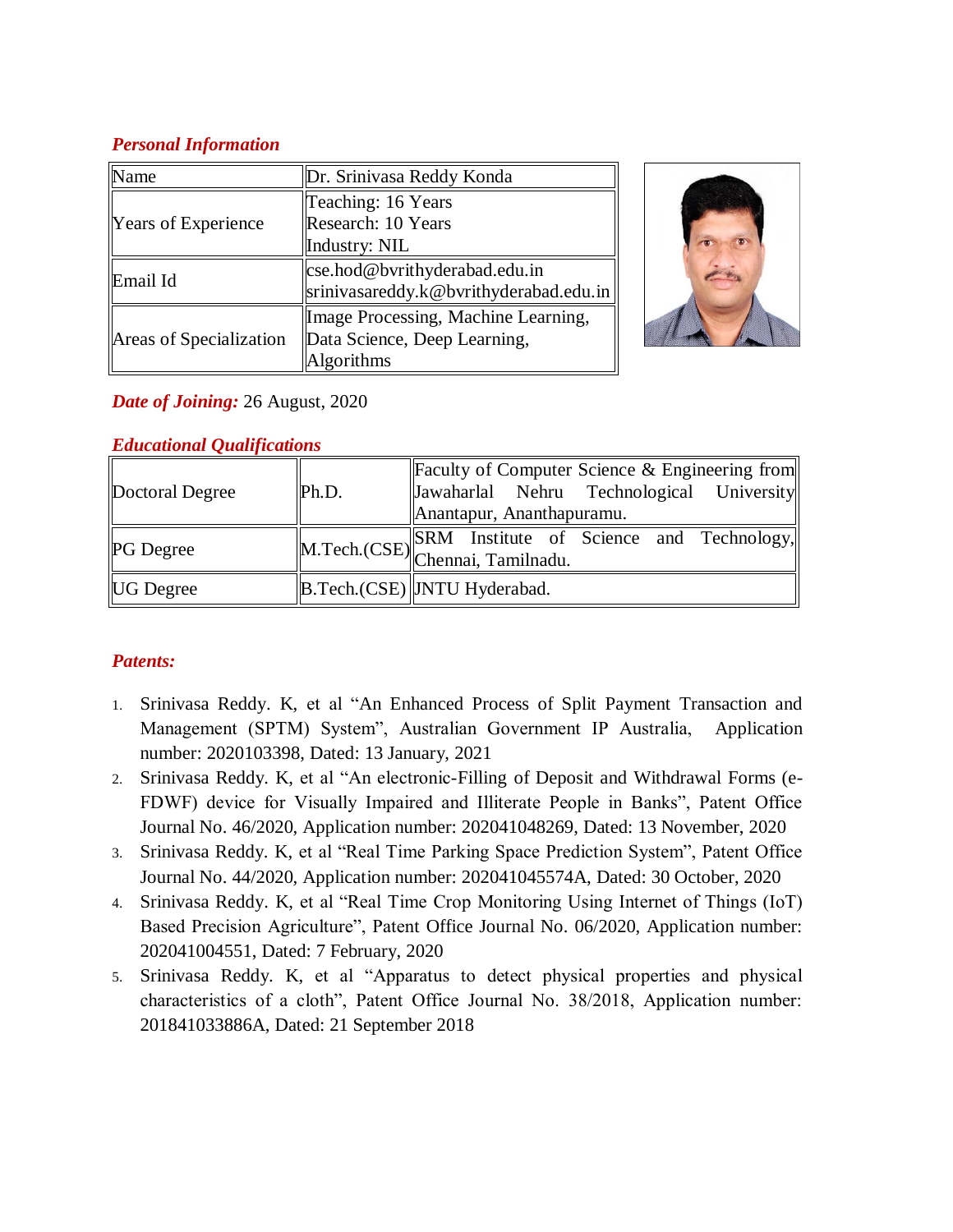### *Books Publishes / Book Chapters / Monographs:*

- 1. Srinivasa Reddy. K, et al "Android App for Visual Representation of Data Structures", Paperback: 56 pages, Publisher: Lap Lambert Academic Publishing (February 02, 2018), ISBN: 978-6138238133
- 2. Srinivasa Reddy. K, et al "Dual Steganography For Hiding Text in Video by Linked List Method", Paperback: 76 pages, Publisher: Lap Lambert Academic Publishing (September 11, 2019) ISBN: 978-6200311849.
- 3. Srinivasa Reddy. K, et al "Cloud Computing fundamentals", Paperback: 26 pages, Publisher: Lap Lambert Academic Publishing (September 09, 2019), ISBN: 978- 6200092120.
- 4. Srinivasa Reddy. K, et al "Cloud Computing principles and practices", Paperback: 56 pages, Publisher: Lap Lambert Academic Publishing (October 09, 2019), ISBN: 978- 6200325853.
- 5. Srinivasa Reddy. K, et al "Facial Expression Recognition by Considering Nonuniform Local Binary Patterns" Springer Nature Singapore Pvt Ltd. 2019, Emerging Research in Computing, Information, Communication and Applications, ERCICA 2018, Volume 2, Advances in Intelligent Systems and Computing, 906, pp 645-658, Springer Nature Singapore Pvt Ltd. 2019, ISSN: 2194-5357, ISBN 978-981-13-6001-5 (eBook), https://doi.org/10.1007/978-981-13-6001-5
- 6. Srinivasa Reddy. K, et al "The Evolution of Cloud Computing and Its Contribution with Big Data Analytics" Innovative Data Communication Technologies and Application, ICIDCA 2019, Lecture Notes on Data Engineering and Communications Technologies, Volume 46, pp. 332–341, 2020. Springer Nature Switzerland AG 2020, ISSN: 2367- 4512, ISBN 978-3-030-38040-3 (eBook), https://doi.org/10.1007/978-3-030-38040-3

## *Papers Published*

## *International Journal Publications*

#### **2020-2021**

- 1. Srinivasa Reddy, K. et al, "Efficient steganalysis using convolutional auto encoder network to ensure original image quality", PeerJ Computer Science, E-ISSN: 2376 - 5992, 16 February, 2021, doi: https://doi.org/10.7717/peerj-cs.356, (SCIE Indexed, Impact factor: 3.09)
- 2. Srinivasa Reddy, K. et al, "Internet of Things (IoT) security threats and its countermeasures", International Journal of Advanced Research in Engineering and Technology (IJARET), Vol. 11, Iss. 8, pp: 139-150 (August 2020), ISSN: 0976-6499, DOI: 10.34218/IJARET.11.8.2020.014 (Scopus Indexed, Cite Score: 0.1)
- 3. Srinivasa Reddy, K. et al, "An expert system to distinguish drug addicts using id3 algorithm", International Journal of Psychosocial Rehabilitation, Vol. 24, Iss. 06, 2020, pp: 6063 – 6071, ISSN: 1475-7192, (Scopus Indexed, Cite Score: 0.3)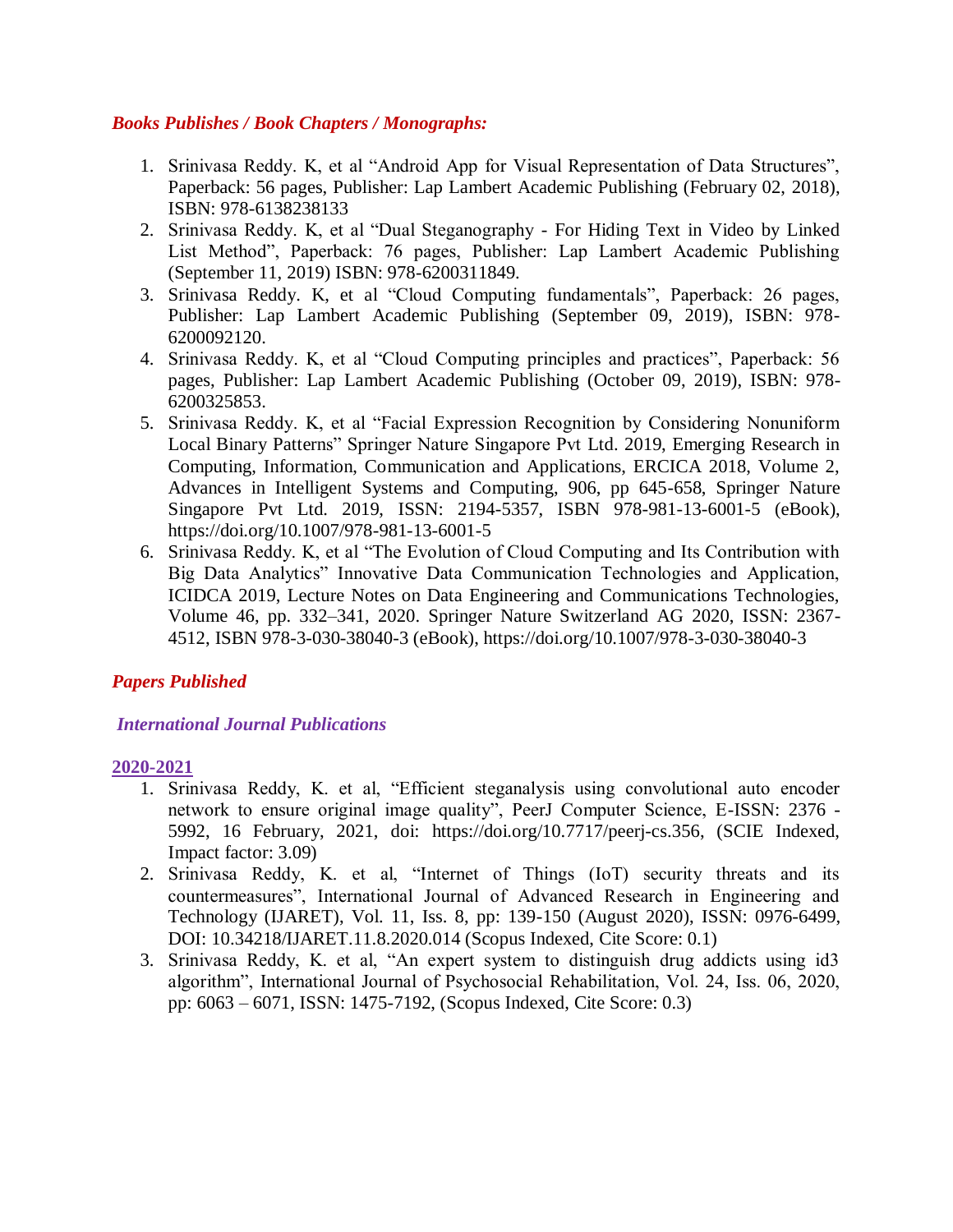#### **2019-2020**

- 4. Srinivasa Reddy, K. et al, "Texture filtration module under stabilization via random forest optimization methodology", International Journal of Advanced Trends in Computer Science and Engineering, 8(3), pp. 458-469, 2019. ISSN: 2278-3091, DOI: 10.30534/ijatcse/2019/20832019 (Scopus Indexed, Cite Score: 1.5)
- 5. Srinivasa Reddy, K. et al, "Effective technique based on intensity huge saturation and standard variation for image fusion of satellite images" International Journal of Engineering and Advanced Technology, 8(5), pp. 291-295, 2019. ISSN: 2249-8958 (Scopus Indexed)

#### **2018-2019**

6. Srinivasa Reddy, K. et al, "A Secure Information Distributing Scheme in Mobile Cloud Computing Environment", International Journal of Research in Electronics and Computer Engineering (IJRECE) Vol. 6 Iss. 4 (October- December 2018), pp. 733-739, ISSN: 2348-2281. (UGC, Impact Factor: 0.54)

### **2017-2018**

- 7. Srinivasa Reddy, K. et al, "Performance Assessment of Fuzzy and Neuro Fuzzy Based Iterative Image Fusion of Medical Images", Journal of Theoretical and Applied Information Technology, Vol.96, No.10, pp. 3061- 3074, May, 2018, ISSN: 1992-8645. (Scopus Indexed, Cite Score: 1.2)
- 8. Srinivasa Reddy K, "A New Approach for Facial Expression Recognition using Non-Uniform Local Binary Patterns" International Journal of Computer and Mathematical Science (IJCMS), Vol. 7, Iss. 3, pp. 20-29, March, 2018, ISSN: 2347-8527 (UGC, Academic Science Publishers, Impact Factor: 2.58)
- 9. Srinivasa Reddy K, "Visualization of web page ranking", International Journal of Engineering Research in Computer Science and Engineering (IJERCSE) Vol. 5, Iss. 4, pp. 77-81, April, 2018, ISSN: 2394-2320 (UGC, Academic Science Publishers, Impact Factor: 2.58)

#### **2016-2017**

- 10. Srinivasa Reddy, K. et al, "Face Recognition using Multi Region Prominent LBP Representation," International Journal of Electrical and Computer Engineering (IJECE), Vol. 6, Iss. 6, pp. 2781-2788, December, 2016, ISSN: 2088-8708, DOI: 10.11591/ijece.v6i6.12006, (Scopus Indexed, Cite Score: 0.32)
- 11. Srinivasa Reddy, K. et al, "A Method for Facial Recognition based on Local Features", International Journal of Mathematics and Computation (IJMC), Vol. 27, Issue No. 03, pp.98-112, 2016, ISSN: 0974-570X (CIS, ISI Indexed)

## **2015-2016**

- 12. Srinivasa Reddy, K. et al, "Face Recognition based on Texture Features using Local Ternary Patterns", International Journal of Image, Graphics and Signal Processing (IJIGSP), Vol. 7, No. 10, pp.37-46, September, 2015, ISSN: 2074-9082, DOI: 10.5815/ijigsp.2015.10.05 (Google Scholar, EBSCO Indexed, Impact Factor: 0.72)
- 13. Srinivasa Reddy, K. et al, "Face Recognition using prominent LBP Model", International Journal of Applied Engineering Research (IJAER), Volume 10, Number 2, pp.4373- 4384, 2015, ISSN: 1087—1090, (UGC, Scopus Indexed, Impact Factor: 1.823)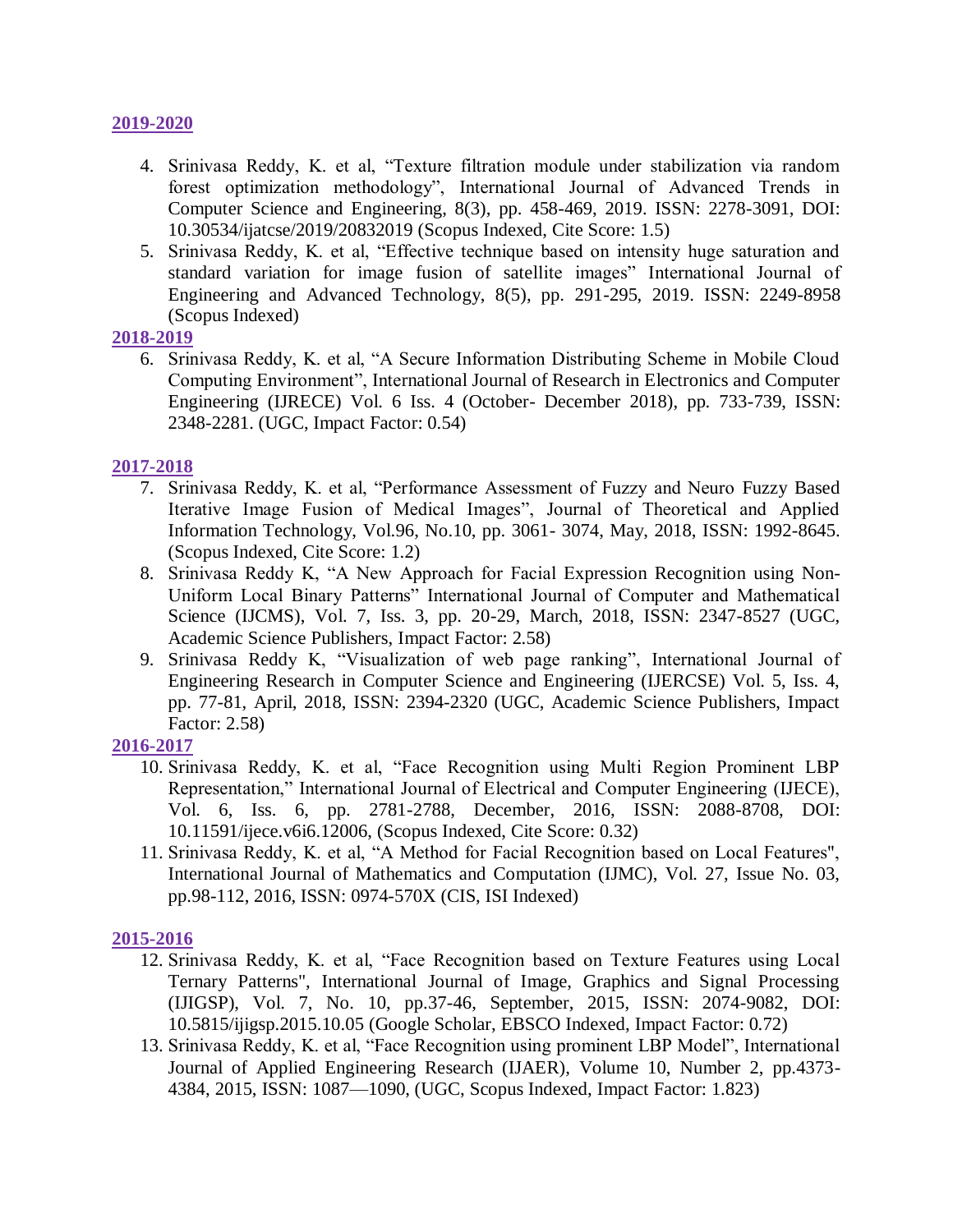- 14. Srinivasa Reddy, K. et al, "Facial Recognition using the combination of significant non uniform local binary patterns", ICGST-Graphics Vision and Image Processing (GVIP), Volume 15, Issue 1, pp.1-8, June, 2015, ISSN: 1687-3998 (ISI Indexed, Impact Factor: 1.969)
- 15. Srinivasa Reddy, K. et al, "A Study on Peer Relative Market Strength Extraction", Research Journal of Computer Systems & Engineering, Vol. 02, Issue 02, pp.64-73, July, 2011, ISSN: 2230 – 8571.

### *International Conference Publications*

- 1. Srinivasa Reddy. K et al, "Image Processing based Cancer Detection Techniques using Modern Technology - A Survey", 5th International Conference on Communication and Electronics Systems (ICCES), 2020, 10-12 June 2020, Publisher: IEEE, DOI: 10.1109/ICCES48766.2020.9137997, ISBN: 978-1-7281-5371-1, Scopus Source ID: 21100810605.
- 2. Srinivasa Reddy. K et al, "The Imperative Emergence of Information and Network Security", IEEE International Conference for Emerging Technology, Belagavi, India, IEEE Conference Record No-49848, 05th June – 07th June 2020, 978-1-7281-6221- 8/20,© 2020, IEEE.
- 3. Srinivasa Reddy. K et al, "The Survey on Cancer Detection Techniques using Modern Technology" Accepted in 4th International Conference on Communication and Electronics Systems (ICCES 2019) is being organized on July 17-19, 2019 at Coimbatore, India.
- 4. Srinivasa Reddy. K et al, "The Evolution of Cloud Computing and Its Contribution with Big Data Analytics", Innovative Data Communication Technologies and Application. ICIDCA 2019. Lecture Notes on Data Engineering and Communications Technologies, vol 46. Springer, Cham. https://doi.org/10.1007/978-3-030-38040-3\_38, 31 January 2020, ISBN: 978-3-030-38040-3, pp 332-341.
- 5. Srinivasa Reddy. K et al, "Internet of Things (IoT) Security threats and its Countermeasures." 4th International Conference on, Applied and Theoretical Computing and Communication Technology, (iCATccT - 2018), Karnataka, India, IEEE Part Number: CFP18D66-USB, IEEE Conference Record #44854, PP: 6–8 September 2018
- 6. Srinivasa Reddy. K "A New Approach for Facial Expression Recognition using Non-Uniform Local Binary Patterns". International Conference on Innovative Research in Engineering Science, Management and Humanities (ICIRESMH), at The Institution of Engineers India (IEI), Visvesvaraya Bhavan, Hyderabad, Telangana, India, pp: 20-29, 2018, ISBN: 978-93-87433-16-8
- 7. Srinivasa Reddy. K et al, "A Novel Method for Face Recognition Based on Variants of Non-Uniform Local Binary Pattern", International Conference on Advanced Computer Technology & Developments, 18-19th July-2014, Godavari Institute of Engineering and Technology, Rajahmundry
- 8. P. Anil Kumar, K. Srinivasa Reddy, "Multicast Data Transfer to Electronic Display Board's (EDB) through VSAT", International Conference on Innovations in Computer Science & Engineering (ICICSE-2013) organized by Guru Nanak Institutions Technical Campus and Guru Nanak Institute of Technology, from 20th to 21st September, 2013.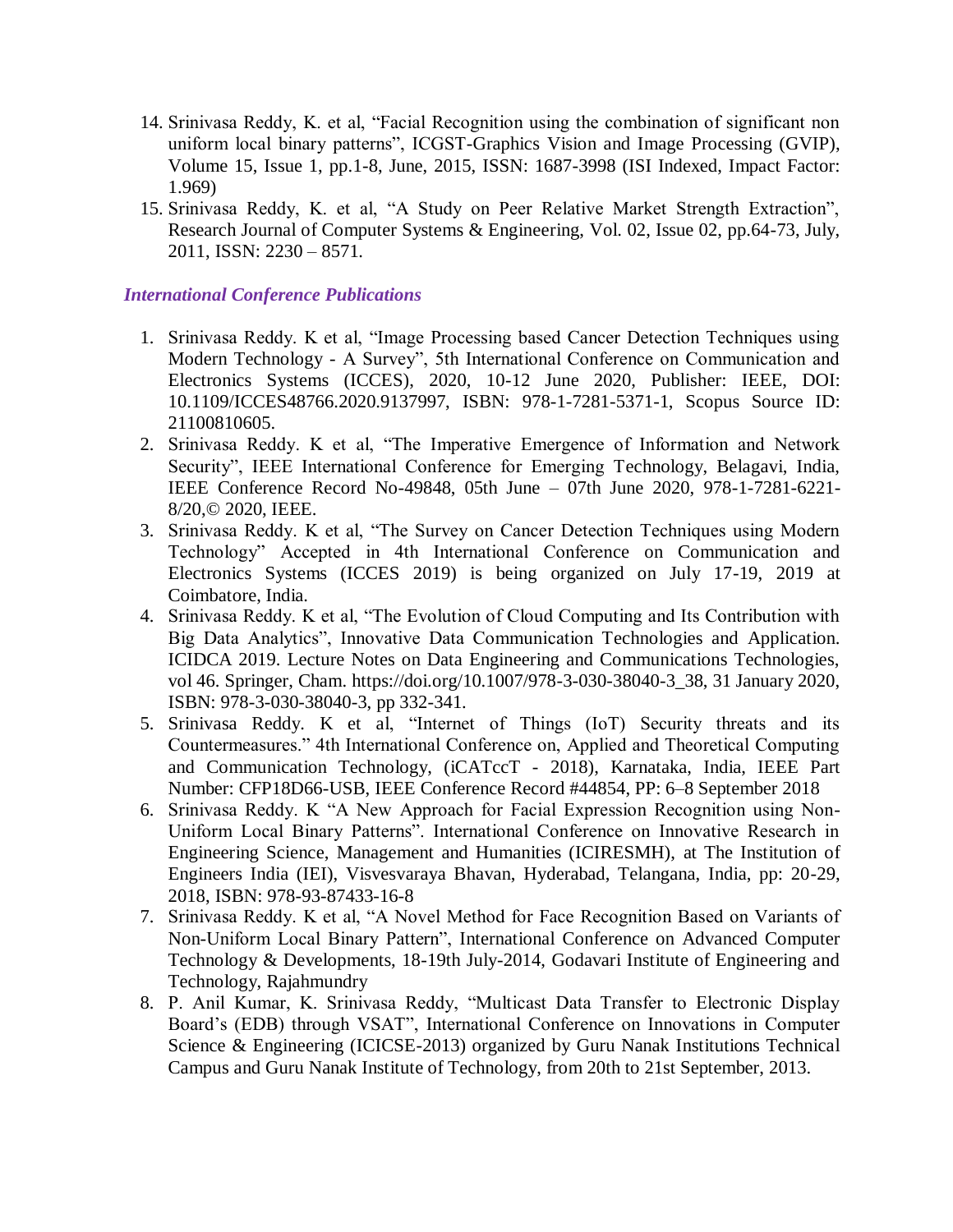- 9. M. Manasa Devi, K. Srinivasa Reddy, B.V. Kiranmayee, G. Ramesh Chandra "Eye State Detection and Analysis for Driver's Fatigue", International Conference on Systems, Cybernetics and Informatics (ICSCI-2012) organized by Pentagram Research Centre Pvt. Ltd., Andhra Pradesh, India from 15th to 18th February, 2012
- 10. "ICACM-2011" Attended 1st International Conference on Advanced Computing Methodologies from 9th & 10th December – 2011 organized at GRIET, Hyderabad
- 11. "InDaS-2014" Attended 1st International Conference on Data Sciences from 26th -28th 2014 organized by Departments of Computer Science & Engineering and Information Technology, VNR VJIET, under TEQIP-II

### *FDP's Attended / Conducted*

- 1. Faculty Development Program on "Data Science", organized by EXCELR and Telangana Association for Skill and Knowledge (TASK) from 1st July, 2020 to 24th July, 2020.
- 2. "Productivity tools for Teaching & Learning Enhancement", One-week online workshop, organized by Human Resource Development Centre, University of Hyderabad during 06- 11 July, 2020.
- 3. Faculty Development Programme on Entrepreneurship" under DST-NIMAT Project 2018- 2019 from 16th November, 2018 to 29th November, 2018 organized by Entrepreneurship Development Institute of India (EDII) and National Implementing and Monitoring Agency for Training (NIMAT) at Institute of Aeronautical Engineering
- 4. "Open Source Software (Python, Scilab, Drupal) through Spoken Tutorials", One Week Faculty Development Program at BVRIT Hyderabad College of Engineering for Women, Hyderabad in collaboration with Spoken Tutorial Project, IIT Bombay from 04th to 10th November, 2016
- 5. "Deep Learning for Visual Computing (WDLVC)", TEQIP Workshop, organized by Visual Learning and Intelligence Group (VIGIL), Department of Computer Science and Engineering, IIT HYDERABAD, from 20th to 25th June, 2016, under TEQIP-II
- 6. "Train the Trainer Program", Technical Learning Services Training Program conducted by Tech Mahindra for Learn from Campus / Home organized at Mahindra Campus, Bahadurpally Hyderabad from 22nd to 24th March, 2016
- 7. "Innovation in Technology", one day workshop at Jawaharlal Nehru Technological University Anantapur (JNTUA), Ananthapuramu on 9th December, 2015
- 8. "Big Data and Data Analytics", one day workshop at BVRIT HYDERABAD College of Engineering for Women, Hyderabad from 12th to 13th September, 2014
- 9. "Digital Forensics & Information Security", Faculty Development Programme held at VNR Vignana Jyothi Institute of Engineering & Technology, Hyderabad on 15th November, 2013
- 10. "Network Security and Cyber Forensics", a three-day workshop conducted by Department of Computer Science & Engineering from 23rd to 25th October, 2013 under TEQIP-II
- 11. "Programming Design with Map code" organized by Department of Information Technology, VNR Vignana Jyothi Institute of Engineering & Technology, Hyderabad from 27th to 29th May, 2013 under TEQIP-II
- 12. "Skill Up gradation on Open Source Platform (LINUX)" organized by Department of Computer Science & Engineering, VNR Vignana Jyothi Institute of Engineering & Technology, Hyderabad from May 17th to 18th May, 2013 under TEQIP-II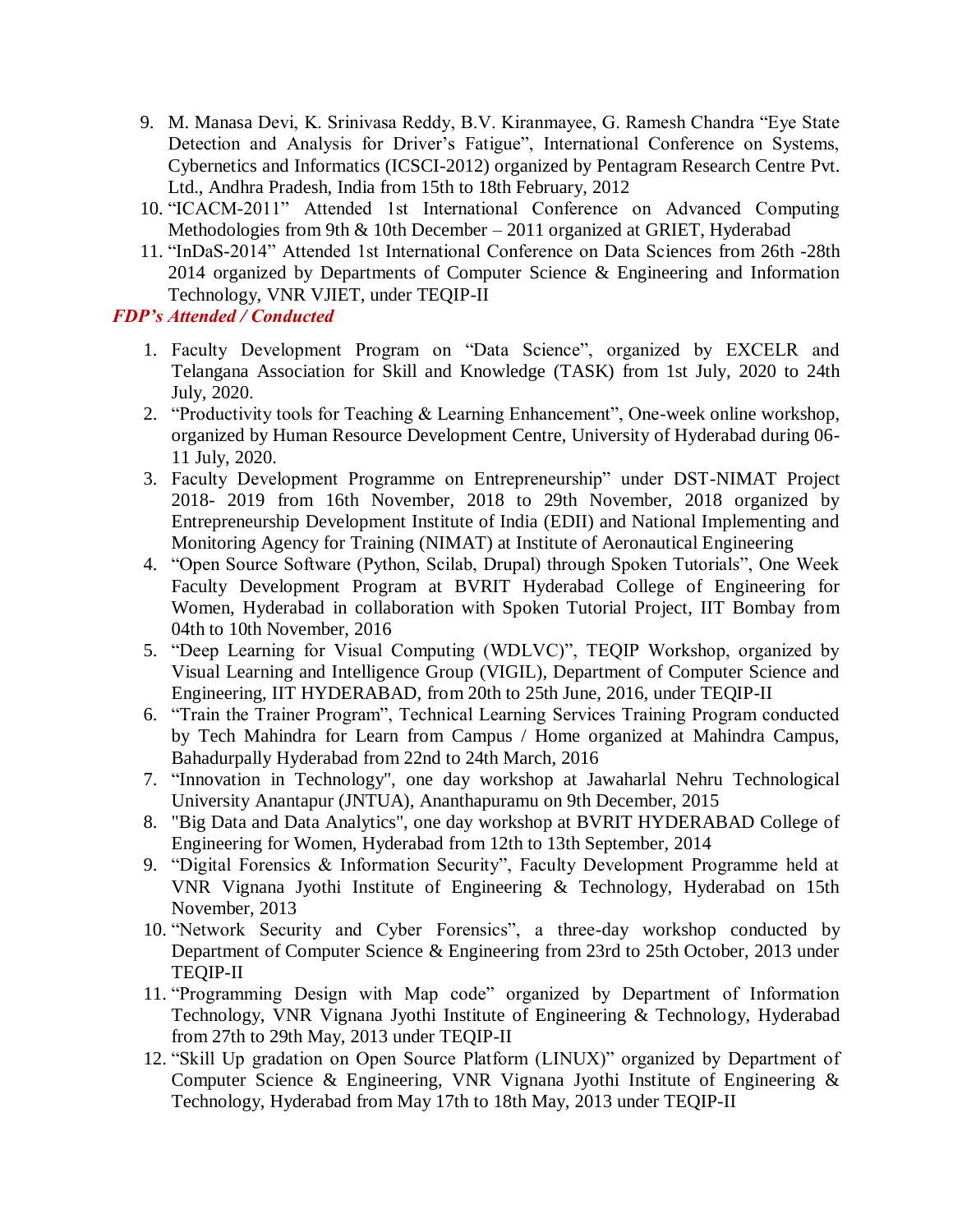- 13. "Research Publications and Documentation" organized by Department of Computer Science & Engineering, VNR Vignana Jyothi Institute of Engineering & Technology, Hyderabad on 4th May, 2013 under TEQIP-II.
- 14. "Research Methodology" organized by Research & Development Cell, Jawaharlal Nehru Technological University Anantapur (JNTUA), Ananthapuramu from 20th to 25th August, 2012
- 15. "Entrepreneurship", Faculty Development Programme organized by Entrepreneurship Development Cell of VNR Vignana Jyothi Institute of Engineering & Technology, Hyderabad from 18th to 29th June, 2012
- 16. "Testing and Testing tools" Faculty Development Workshop organized by Cognizant Technology Solutions, Hyderabad on 30th March, 2012
- 17. "A National Workshop on Market-Oriented Cloud Computing and the Aneka Platform", UGC Sponsored Faculty Development Program organized by Department of Computer Science and Engineering, JNTUA College of Engineering, Anantapur, on 27th December, 2011
- 18. "A National Seminar on Image Processing and Applications", UGC Sponsored, organized by Department of CSE, University College of Engineering & Technology, Acharya Nagarjuna University, Guntur from 3rd to 4th December, 2011
- 19. "MATLAB for Technical Computing", Faculty Development Program, organized by Chaitanya Institute of Engineering & Technology, Rajahmundry, from 8th to 9th September, 2011
- 20. "Cryptographic Algorithms & Network Security", a one-day seminar organized by Centre for Development of Advanced Computing (CDAC) and JNTUH, Hyderabad on 4th September, 2010
- 21. "Network Programming & Simulators", A Six-day workshop conducted by G. Narayanamma Institute of Science and Technology, Hyderabad and sponsored by AICTE, from 5th to 10th July, 2010
- 22. "Faculty Updation Training Utilizing R&D Expertise (FUTURE) with Specialization in System Software" organized by C-DAC, Hyderabad as part of Manpower Development for Software Industry Program of HRD Division, Department of Information Technology, Government of India, at Centre for Development of Advanced Computing (C-DAC), Hyderabad for a period of 4 weeks from 12th May to 06th June, 2008
- 23. "Certificate of Participation as Faculty Mentor" for helping the students to successfully complete their project under "The Great Mind Challenge-2007", a national Level software development program by IBM.
- 24. "Foundations of Information Security", organized as part of Information Security Education Awareness Project (ISEAP), MCIT, DOE, Government of India, New Delhi by the Department of CSE, NIT, Warangal from 1st to 5th October, 2007
- 25. "Information Security", A Five-day workshop conducted by G. Narayanamma Institute of Science and Technology, Hyderabad from 26th to 30th November, 2007
- 26. "Program Optimization for Multi-core Architectures", a short-term course conducted by the Department of Computer Science and Engineering, IIT-Kanpur from 2nd to 7th July, 2007
- 27. "Ethical hacking and Cyber Security", a Five-Day National Level Online Faculty Development Programme, at Department of Information Technology, Institute of Aeronautical Engineering from 23 – 27 May, 2020.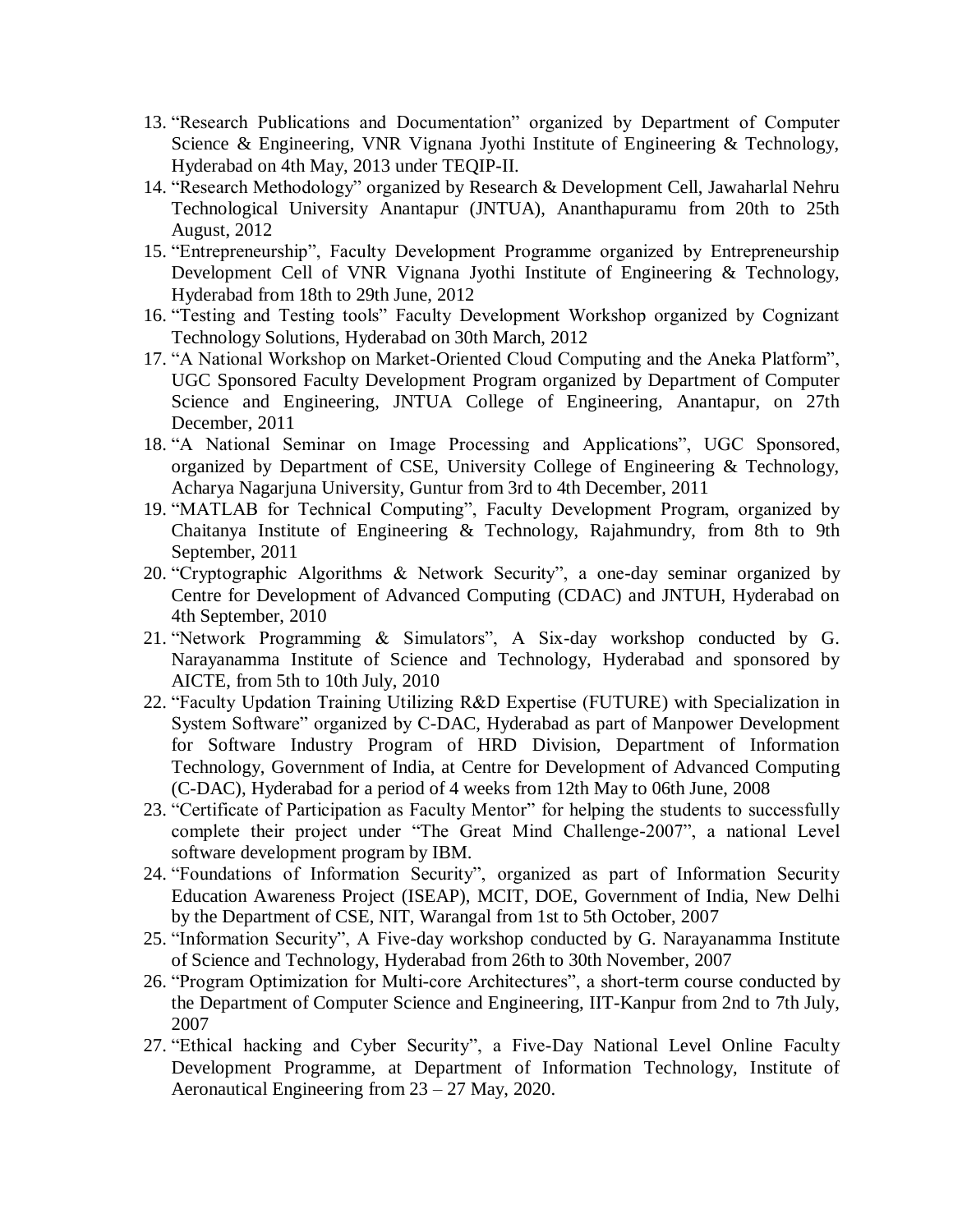- 28. "Machine Learning with Python in IBM Cloud" a One Week Workshop organized at Department of Information Technology, Institute of Aeronautical Engineering from 10 February, 2020 to 16 February, 2020
- 29. "Recent Advances and Applications in Cognitive Computing" a One Week AICTE-ISTE Refresher Programme organized at Department of Information Technology, Institute of Aeronautical Engineering from 28th May, 2018 to 02nd June, 2018
- 30. "Python and R Programming", organized at Department of Information Technology, Institute of Aeronautical Engineering, Hyderabad in association with National Institute of Technology, Warangal under the Scheme of Electronics & ICT Academy (Sponsored by Ministry of Electronics and Information Technology (MeitY), GOI) from 03rd to 09th January 2018
- 31. "Ethical Hacking" organized at VNR Vignana Jyothi Institute of Engineering & Technology, Hyderabad from 03rd October 2013 to 04th October 2013 for various engineering college students through Convergence 2K13 a National Level Technical Symposium
- 32. "DB2 Certification Course" organized at VNR Vignana Jyothi Institute of Engineering & Technology, Hyderabad from 24th August 2013 to 25th August 2013 for III Year B. Tech CSE Students
- 33. "Network Programming" organized at VNR Vignana Jyothi Institute of Engineering & Technology, Hyderabad from 16th September 2010 to 18th September 2010 for various Engineering Faculty and Students
- 34. "Ethical Hacking" Seminar for CSE/IT students on 10th January 2011
- 35. "VFX & Adobe CS5" organized at VNR Vignana Jyothi Institute of Engineering & Technology, Hyderabad, from 14th February 2K11 to 16th February 2K11 for various Engineering Faculty and Students
- 36. "IPC Mechanisms" organized at VNR Vignana Jyothi Institute of Engineering & Technology, Hyderabad, on 17 November 2011
- 37. "Overview about QTP and Manual Testing" organized at VNR Vignana Jyothi Institute of Engineering & Technology, Hyderabad, on 16th February 2012
- 38. "Information Security Viruses, Intruders", organized at VNR Vignana Jyothi Institute of Engineering & Technology, Hyderabad on 24 March 2012

## *Professional Memberships:*

Life Member of ISTE, CSI and Member of IAENG

## *Any Other Achievements*

- Technical Program Committee Member and Reviewer for iC3I-2016, iCATccT 2015  $\&$ iCATccT -2016, ICAII-2019, iC3I-2019, ICSTCEE-2020, ICACECS-20, ICDIC-2020, ICICT-2021, ICACECS-2021
- An amount of Rs. 3.0L received for conducting AICTE-ISTE Induction/ Refresher Programmes under AICTE-ISTE MoU
- Recognized as a Resource Person in: